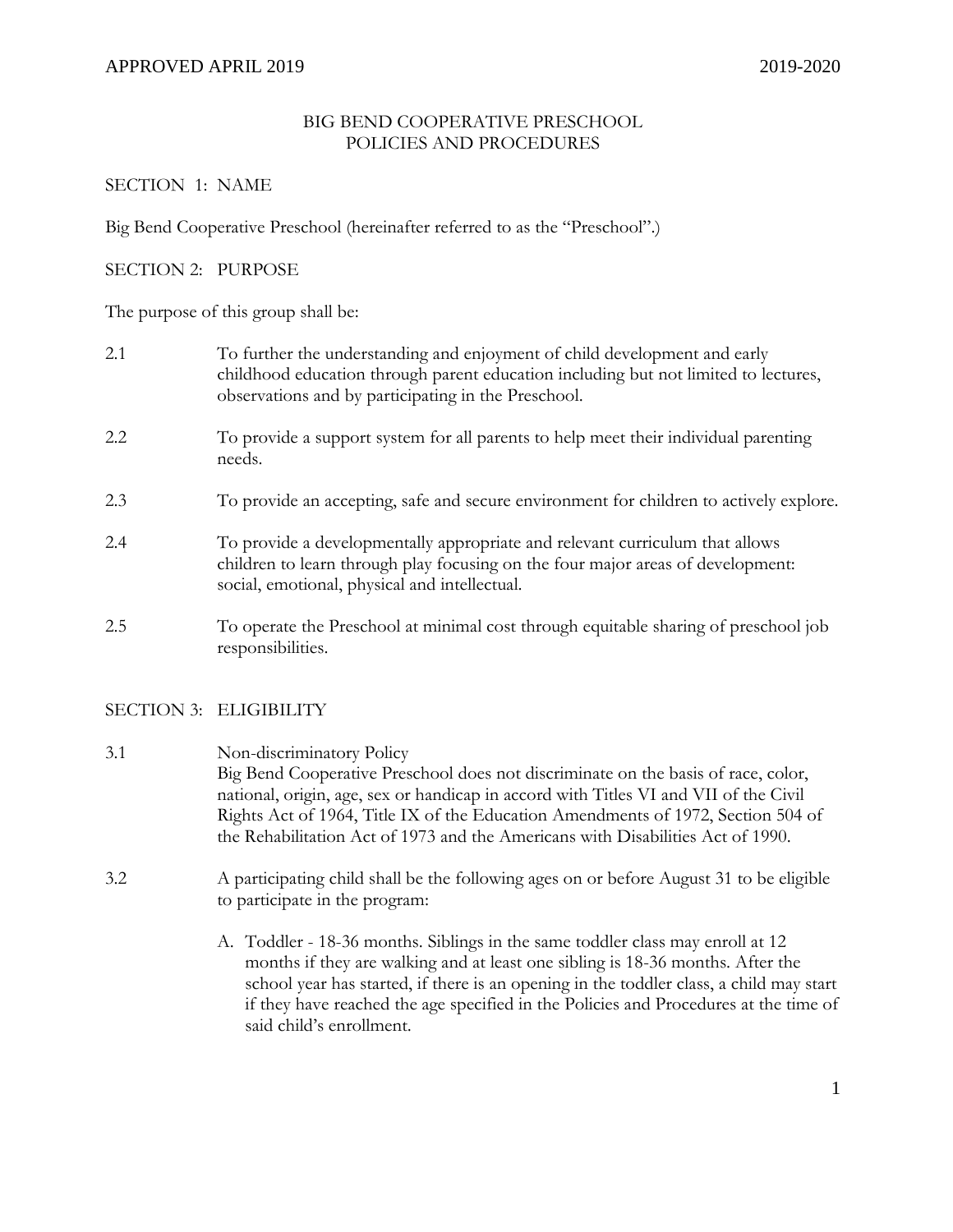- B. 2-Day Preschool 3 years.
- C. 3-Day Preschool 4 years.
- D. The Preschool Board may make any exception after consultation with the classroom teacher. The participating parents shall be notified of any exceptions to the age guidelines to insure better understanding of the child. The Board, teacher and participating parents in that class shall review any exceptions after a 30-day probation period.
- 3.3 Parents must be able to meet the responsibilities and duties outlined in the Parent Agreement Registration Form, and these Policies and Procedures.
- 3.4 The Parent Coordinator shall perform background checks and a committee consisting of the Preschool President, Vice President, and Parent Coordinator ("Background Check Committee") will review the results and make recommendations to the Board on whether to disqualify a potential volunteer from working with children in the program. Convictions that disqualify an adult from volunteering in the program will not affect the child's enrollment in the program. Background check information is highly confidential and shall not be shared with any person not on the Background Check Committee.

The following convictions will disqualify a prospective volunteer from working with children in the program. If s/he has been:

- A. Convicted of any crime against persons;
- B. Found in any dependency action under RCW 13.34.0.0(2)(b) to have sexually assaulted or exploited any minor or vulnerable adult or to have physically abused any minor or vulnerable adult;
- C. Found by a court in a domestic relations proceeding under Title 26 RCW to have sexually abused or exploited any minor or vulnerable adult or to have physically abused any minor or vulnerable adult;
- D. Found in any disciplinary board final decision to have sexually abused or exploited any minor or vulnerable adult or to have physically abused any minor or vulnerable adult; or
- E. Convicted of a crime related to drugs: manufacture, delivery, or possession with intent to manufacture or deliver a controlled substance.

All background check records will be archived in a secure location at the Preschool for five (5) years and access to this information will be limited to persons on the Background Check Committee. After five (5) years, background check records will be shredded by a member of the Background Check Committee. Any background check information that disqualifies a person from working in the program will be maintained in a sealed envelope and archived indefinitely in a secure location at the Preschool. Access to this information will be limited to persons on the Background Check Committee.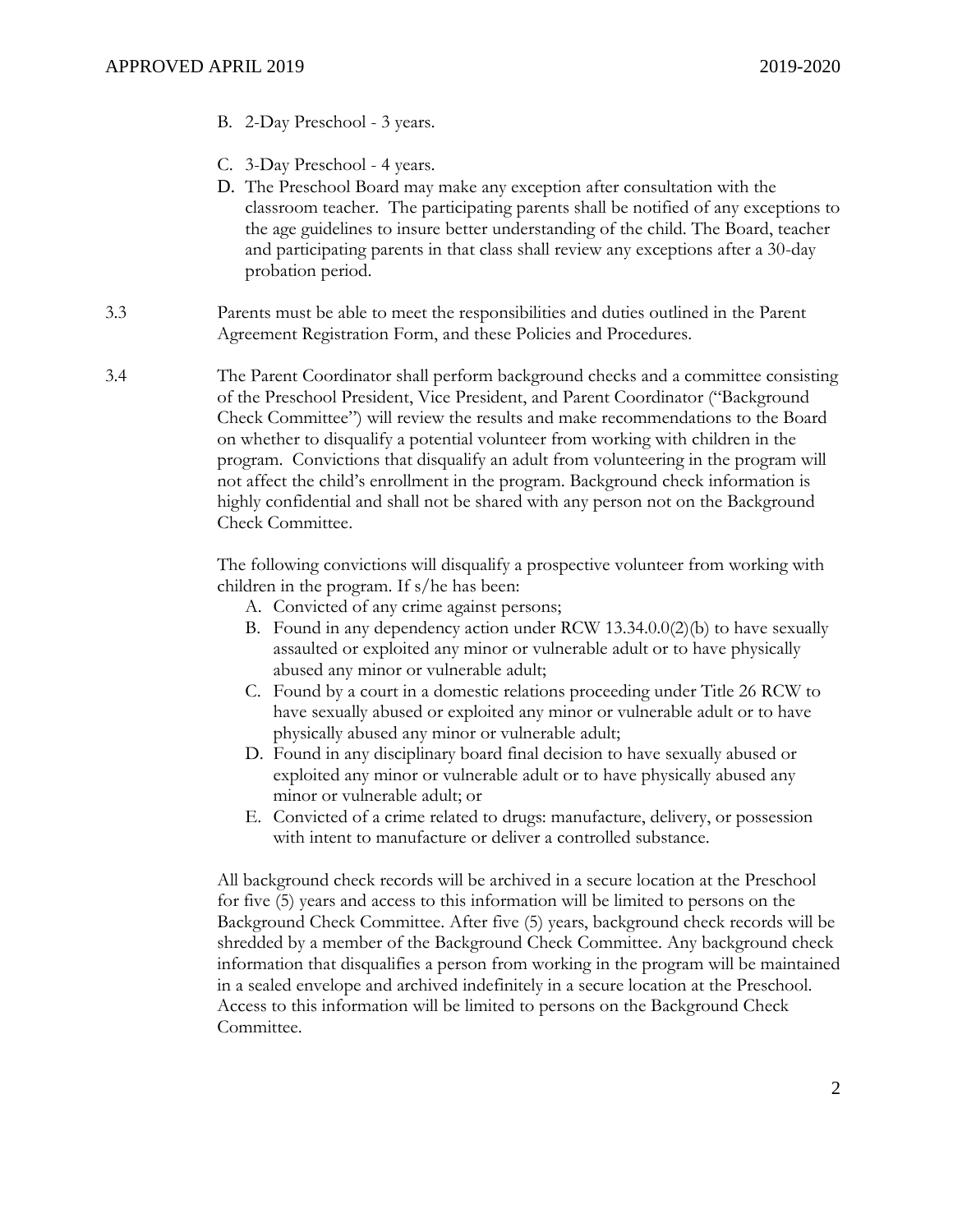Agreeing to a background check is voluntary and written consent must be provided before a background check will be performed on any potential volunteer. Any persons wishing to opt out of a background check or determined by the Board to be will not be allowed to work with children in the program and they will be required to provide an alternate to work in their place in order to satisfy their working parent duties as outlined in the Parent Agreement Registration Form, and these Policies and Procedures. The alternate volunteer will be required to undergo a background check and must satisfy the background check criteria before they will be allowed to work in the program.

The Background Check Committee reserves the right to make recommendations to the Board on persons wishing to serve on the Board if that person's background check reveals information that may affect their functionality in such a position (e.g. a person convicted of embezzlement would not be allowed to serve as Treasurer on the Board).

#### SECTION 4: ENROLLMENT

4.1 Younger children of participating parents shall have a preference if there is an opening

in the Preschool.

- 4.2 For a child to be assigned a position in a class, the parent will be contacted in order of application and/or waiting list position. A registration fee must be submitted to the Parent Coordinator within seven days from the date the parent is initially contacted. If the registration fee is not received within seven days, the Parent Coordinator may, in his or her discretion, contact the next applicant/and or waiting list parent. The parent will receive a parent information packet, which will include the Parent Agreement, medical forms, and additional informational documents related to the Preschool. The Parent Agreement and medical forms must be completed in order for a child to be enrolled in the Preschool.
- 4.3 To be assigned a position on the class waiting list, the registration fee and the Parent Agreement must be submitted to the Parent Coordinator. The registration fee is nonrefundable if the parent is contacted with an opening but declines. If an opening does not become available within 30 days, the parent will have the option to request a full refund or stay on the waiting list.
- 4.4 Parents on the waiting list shall be invited to attend the parent meetings (without children) and to observe the Preschool with the applicant child (no siblings).
- 4.5 Parents that plan to withdraw from the program must notify the Parent Coordinator two weeks prior to withdrawal. Tuition balances will be calculated based on the date notification is given to the Parent Coordinator. Tuition will continue to be charged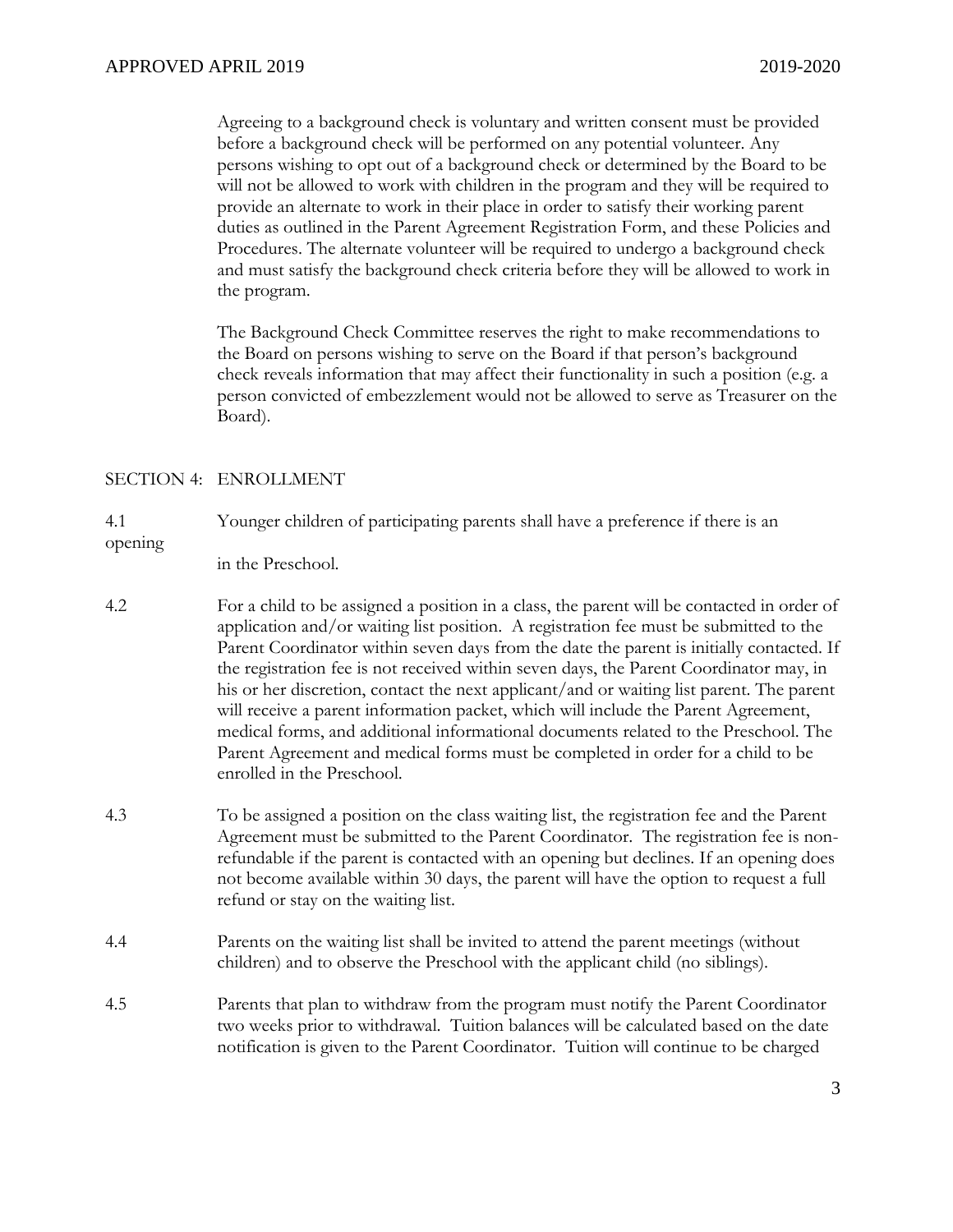until notice has been given. The Board may waive the two-week notice under extenuating circumstances as so determined by the Board.

4.6 The Board will determine class sizes taking into consideration space, safety and the fiscal viability of the class.

# SECTION 5: TUITION AND FEES

- 5.1 A non-refundable registration fee shall be collected annually per child. Registration for any additional children of the same family shall be collected at the regular rate. If a child is enrolled after the start of the school year, the registration cost will be prorated beginning at the first month of enrollment and calculated through the end of the school year.
- 5.2 Tuition is due on the 1<sup>st</sup> day of each month and is payable up through that month's Parent Meeting. After the Parent Meeting, a \$10.00 late fee will be added. Additional late fees will be applied on the first day of the next calendar month and each subsequent month.
- 5.3 Tuition will be prorated for a child enrolled after the first day of the month based on the number of actual days attending that month.
- 5.4 In the case of a Board approved leave of absence, tuition during the period of absence will be waived if the child's class is under the maximum enrollment. If the class is at or reaches maximum enrollment during the absence period, tuition must be paid in full to maintain the child's enrollment (a position) in the class.
- 5.5 When two or more children from the same family are enrolled in the Preschool, there will be full tuition charged for the first child and 10% reduced tuition charged for each additional child. If there is a price difference, full tuition will be paid on the greater amount.
- 5.6 There will be a \$35.00 fee for all returned checks. After two returned checks, parents must pay with cash or cashier check for the remainder of the year.
- 5.7 The Board will negotiate with parents owing tuition to collect payment or develop a payment plan. If a payment has not been made within 45 days, the child cannot attend class until a payment is made. If a payment has not been made within 60 days, the child's enrollment will be discontinued. If a payment has not been made within 90 days, a claim may be filed with Small Claims Court and/or sent to a collection agency, as determined in the sole discretion of the Board. In the case of all non-payments, the Preschool has the right to seek collection and fees (recover all costs).
- 5.8 When withdrawing from the program, it is mandatory to fill out a withdraw form and turn it into the Parent Coordinator TWO WEEKS PRIOR to your child's last day.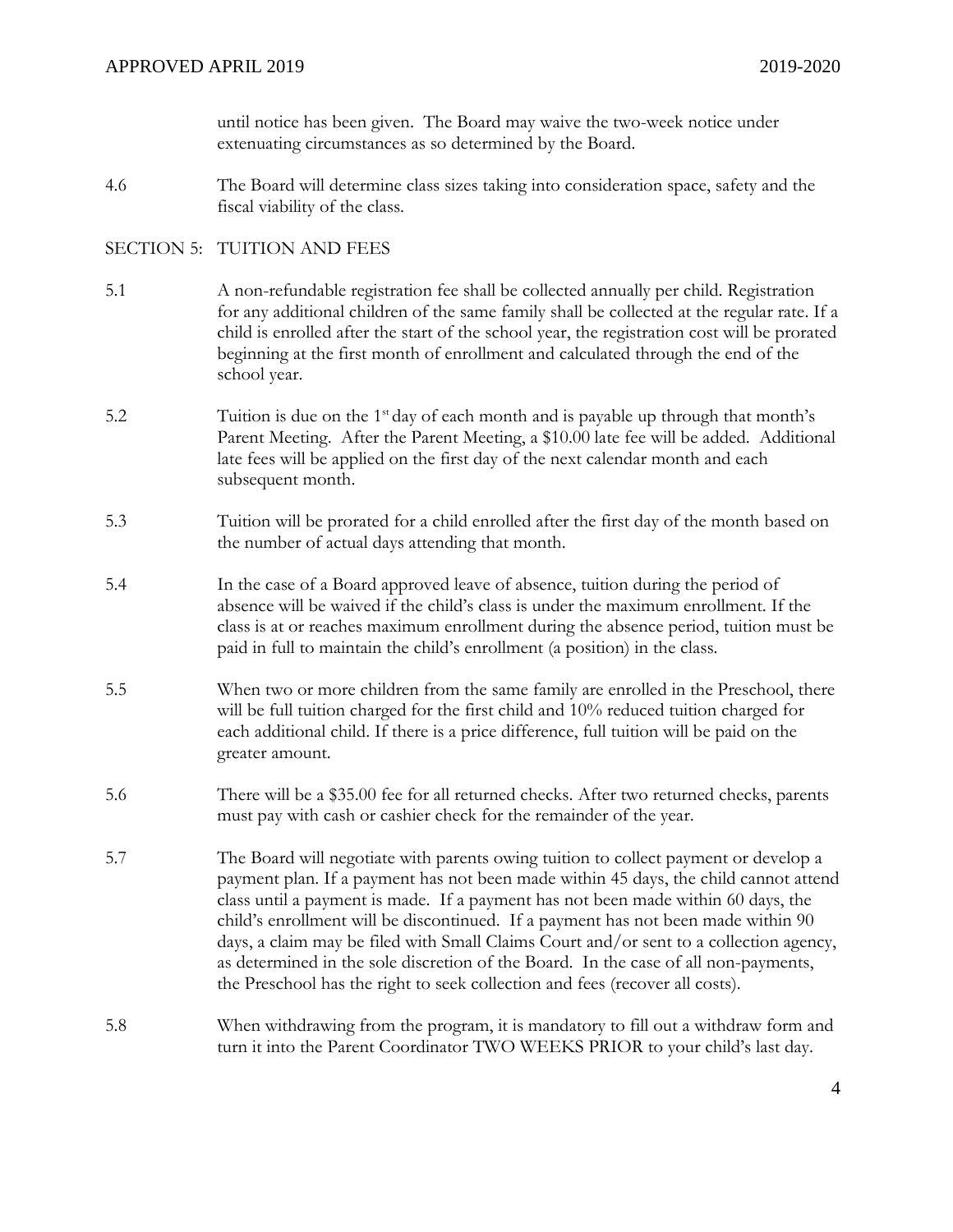Parents who do NOT fill out a withdrawal form will be responsible for tuition payments until the form is turned in.

5.9 School holidays will follow the schedule of Moses Lake School District. We will begin the school year in early September and close at the end of May.

# SECTION 6: BIG BEND COOPERATIVE PRESCHOOL SCHOLARSHIPS

- 6.1 Scholarship Guidelines.
	- A. Each application for scholarship will be considered by the Board based on the following data:
		- 1. Availability of scholarship monies in the Preschool budget.
		- 2. A scholarship application form signed by applicant.
	- B. Depending on Preschool and applicant circumstances, scholarships may be partial or full. The Board will decide on how many scholarships will be awarded and whether they will be full or partial.
	- C. Number of scholarships available is determined yearly.
	- D. Scholarships can be available on a short term or long term basis.

# 6.2 Application Process.

- A. Applicants shall make a written request to the Board identifying their needs. Application forms are available from the Treasurer.
- B. Applications for the upcoming school year must be submitted by July and will be considered during the summer Board meetings.
- C. Applications may be submitted during the academic year and will be considered at the next scheduled Board meeting.
- D. The Board may ask applicants to come to a Board meeting for an interview process if necessary.
- E. Information submitted to the Board is confidential.

6.3 Scholarship Responsibilities of the Board.

- A. Review applications and make selections based on guidelines stated above.
- B. Notify scholarship recipients in a timely manner and review responsibilities with them.
- C. Review any scholarship problems that may arise at the next scheduled Board meeting. Involve parent in a scheduled meeting when necessary.
- D. All meetings and decisions will be documented.
- E. Board will determine whether scholarships will be reviewed each quarter.

# SECTION 7: PARENT EDUCATION/BUSINESS MEETING

7.1 Meetings will be held once a month.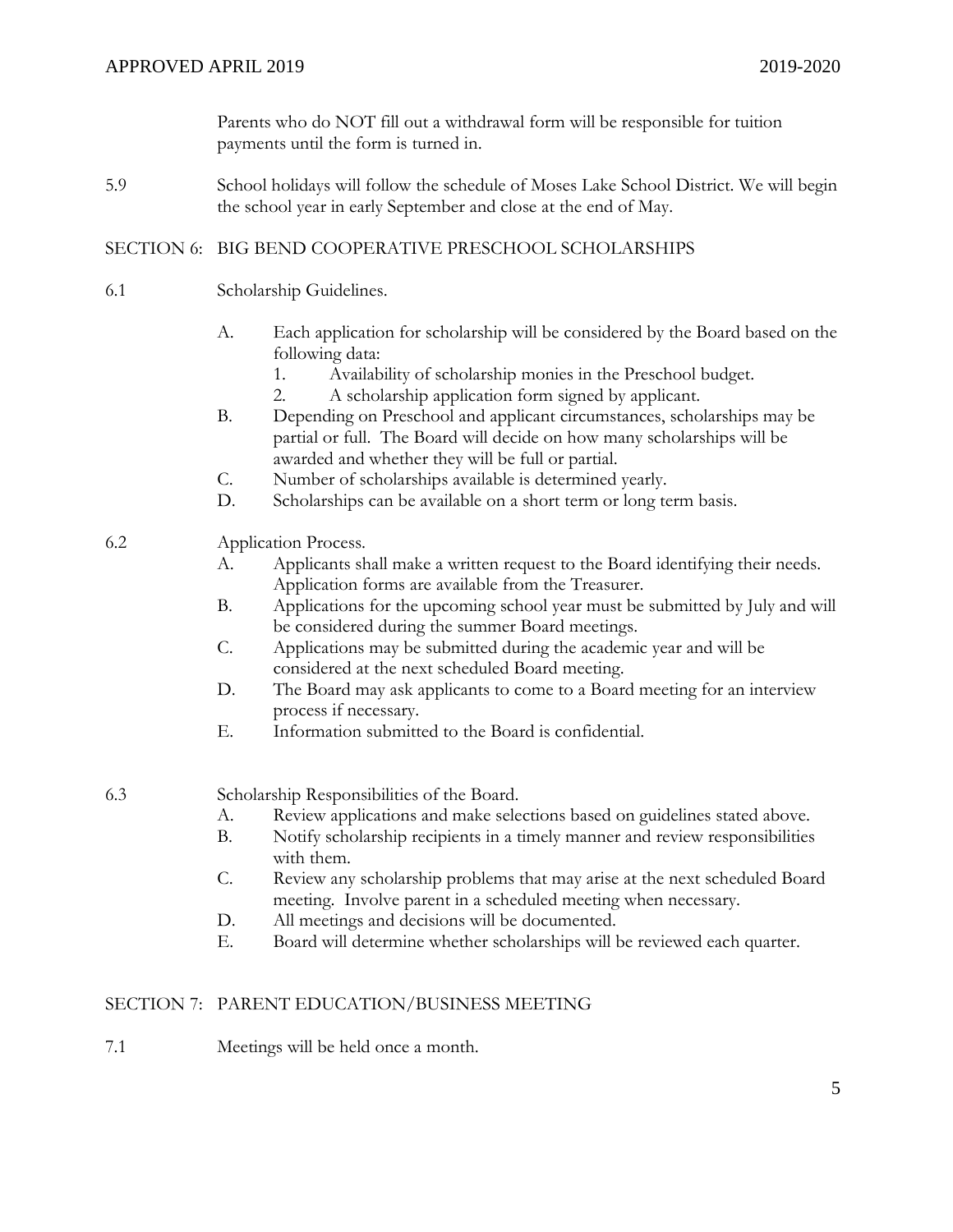- 7.2 Dates of parent meetings will be determined for each year at either the orientation or first regular class of the year. The second Tuesday of each month (unless otherwise noted) is the scheduled day.
- 7.3 Attendance at parent meetings is required. Missed meetings shall be made up by reading and signing minutes from the missed meeting and completing a task to benefit the Preschool. The Vice President will help the parent choose an appropriate task. A copy of the minutes will be made available in the classroom and a summary of main points from the meeting will be provided to each parent who missed that meeting. Make-up task must be completed by the following parent meeting.
- 7.4 A review of monthly parent meeting attendance and make-up tasks will be made at each board meeting. When a parent has missed a total of three meetings within the same academic year, the Board will determine, in its sole discretion, appropriate action. Action may include having the parent(s) meet with the Board to explain their absences up to termination from the program. Parents that withdraw with outstanding make-up tasks cannot re-enter the program until the make-up tasks are completed.
- 7.5 All meetings are open to the public.
- 7.6 All meetings shall be conducted in a manner consistent with procedures set forth in Robert's Rules of Order Revised.

# SECTION 8: PARENT PARTICIPATION

- 8.1 Toddler parents must attend class each week with their child. Toddler parents sign up to bring snacks the appropriate number of times as determined by the schedule parent. If the parent who is providing snack that day is unable to attend class, they will make arrangements to provide the snack to a substituting parent.
- 8.2 Each parent in the 2 or 3-day program shall sign up as a working parent in the classroom. The number of working days will be equally distributed, determined by the number of working days in the month and the number of parents registered in the class.
- 8.3 Parents scheduled to work in the 2 and 3-day classrooms NEED TO ARRIVE 10 MINUTES EARLY. If you anticipate being late, you are responsible for notifying the preschool teacher or another working parent who in turn shall notify the preschool teacher upon arriving to class.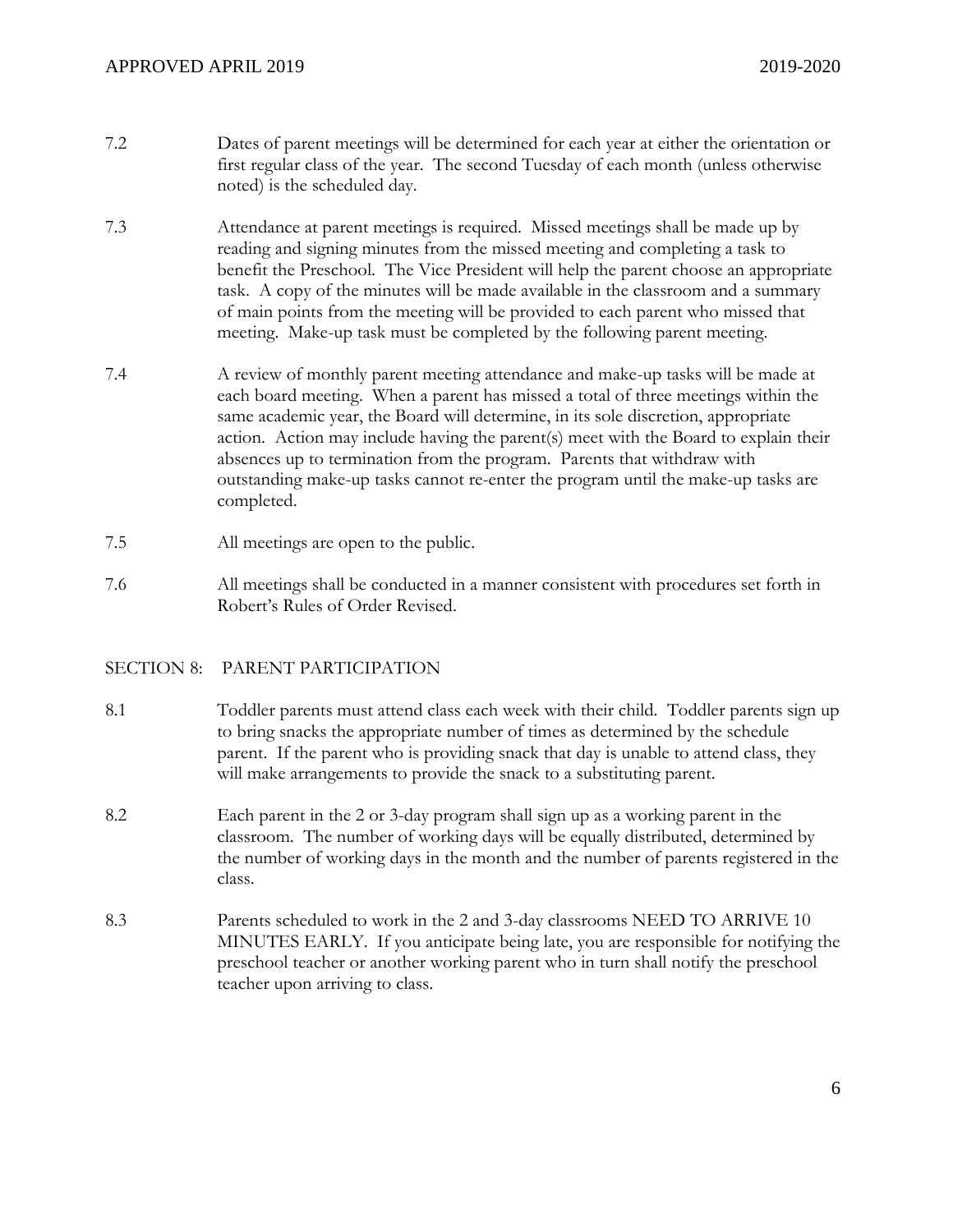| 8.4  | Parents are responsible for supervising their children before and after preschool<br>hours. If you should arrive early, you will be required to remain until the beginning of<br>class.                                                                                                                                                                                                                                                                                          |
|------|----------------------------------------------------------------------------------------------------------------------------------------------------------------------------------------------------------------------------------------------------------------------------------------------------------------------------------------------------------------------------------------------------------------------------------------------------------------------------------|
| 8.5  | Working parents are not allowed to bring children other than those enrolled to<br>participate in class. In case of an emergency, contact the scheduling parent if the<br>alternate is unable to be reached.                                                                                                                                                                                                                                                                      |
| 8.6  | Working parents are required to supervise the children during outdoor play. The<br>preschool teacher will assign the location.                                                                                                                                                                                                                                                                                                                                                   |
| 8.7  | Parents are responsible for getting their children to and from field trips.                                                                                                                                                                                                                                                                                                                                                                                                      |
| 8.8  | A parent with 2 children in the same class will be required to work 1.5 units per<br>month.                                                                                                                                                                                                                                                                                                                                                                                      |
|      | Example: Mary who has one child in class is required to work 6 days in March; Jane<br>who has 2 children in class is required to work 9 days in March.                                                                                                                                                                                                                                                                                                                           |
| 8.9  | Each parent in the 2 or 3-day program shall also sign up for an equal number of times<br>as alternate parent as determined by the schedule. The alternate parent must be<br>available to work on their assigned day or make prior arrangements with another<br>parent to exchange their workdays.                                                                                                                                                                                |
| 8.10 | If an unavoidable absence for a 2 or 3-day parent is known <i>prior to the day of class</i> , the<br>parent shall arrange for a substitute who is not on the work schedule for that day. If<br>the parent is providing snack that day, they will make arrangements to provide the<br>snack to the substituting parent.                                                                                                                                                           |
| 8.11 | If an absence is unavoidable for a 2 or 3-day parent the <i>morning of their workday</i> , the<br>parent shall call the alternate parent that is scheduled to work that day. The alternate<br>working parent needs to have childcare arranged on their day as an alternate.<br>Notification must be made by 8:00 AM of the workday. If the absent parent is<br>scheduled to provide snack that day, they will make arrangements to provide the<br>snack to the alternate parent. |
| 8.12 | If an alternate is called and unable to work and has not arranged for a substitute<br>alternate, they will be required to work an extra day on the next schedule.                                                                                                                                                                                                                                                                                                                |
| 8.13 | A parent who fails to work on their scheduled workday must work for the parent who<br>substituted for them in class.                                                                                                                                                                                                                                                                                                                                                             |
| 8.14 | It is the parent's responsibility to notify the scheduling parent of any changes they<br>have made in the work schedule.                                                                                                                                                                                                                                                                                                                                                         |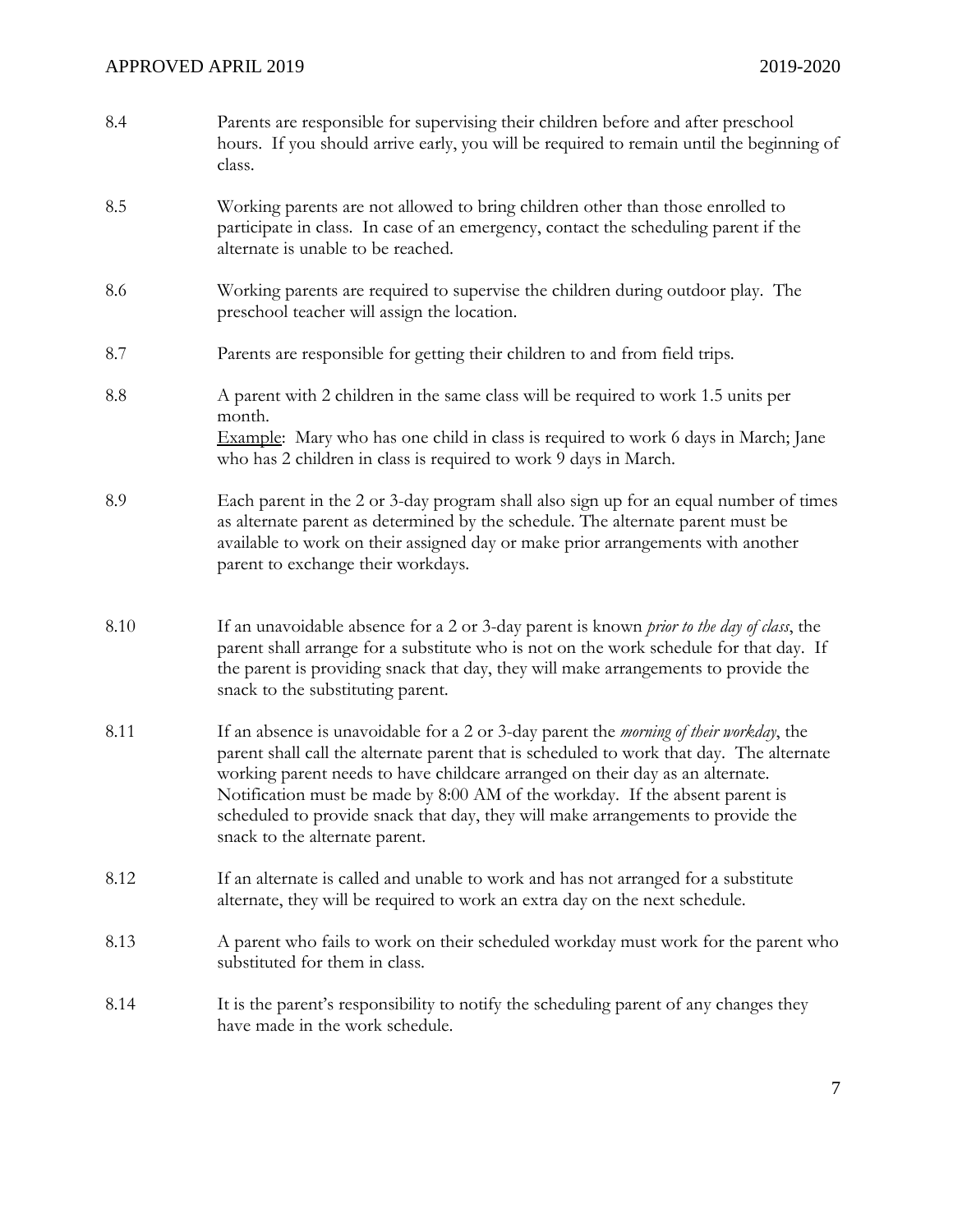# APPROVED APRIL 2019 2020

- 8.15 Each parent will sign up as a Chairman for a job responsibility. Board positions will substitute for chairmanship positions. If the job requires follow through during a vacation or absence, the assigned parent should ensure the job is covered by another parent.
- 8.16 Each family shall take an equal part in the fundraisers planned for the school year, as determined by the Board. Lack of participation in individual fundraisers will result in the charge of an "opt out" or "non-participation" fee (amount determined by the Board each year) for each missed fundraiser. This fee will either be paid in full or spread evenly throughout the remainder of the school year and added to the monthly tuition statement; each installment payment is due at the time of monthly tuition payments.
- 8.17 Each parent shall participate on one clean-up committee during the year. There is a fall, spring and end-of-the-year clean up. Each class will "host" a clean up.
- 8.18 At the discretion of the Board, a participating parent may have four to six weeks leave of absence immediately preceding or following a major illness, surgery, delivery of a child, or family emergency. Other parents shall take turns filling in workdays (not applicable in the toddler class). If additional leave is necessary, the parent shall arrange for a substitute for up to an additional six weeks.
- 8.19 After one month of continued failure to participate as required in these Policies and Procedures, the Board will review enrollment in the program and immediate action will be taken. Written and verbal notice will be given regarding the parent's current status in the Preschool.

# SECTION 9: HEALTH AND SAFETY

9.1 The goal of the health and safety guidelines is to prevent injury and reduce the spread of illness and disease, primarily the more serious flues and communicable diseases. These guidelines are not intended to prevent the common cold.

- 9.2 A child shall remain at home under any of the following conditions:
	- A. Has had diarrhea or vomiting in the last 24 hours.
	- B. Has had a fever of 100 degrees or more, within the last 24 hours.
	- C. Has had a deep or hacking cough and/or is severely congested.
	- D. Has any unidentified skin condition or eye infection.
	- E. Is listless and not feeling well.
	- F. Has a communicable disease (if in doubt, contact your doctor to determine when child is no longer contagious).
	- G. If lice eggs or nits are still found in hair after treatment.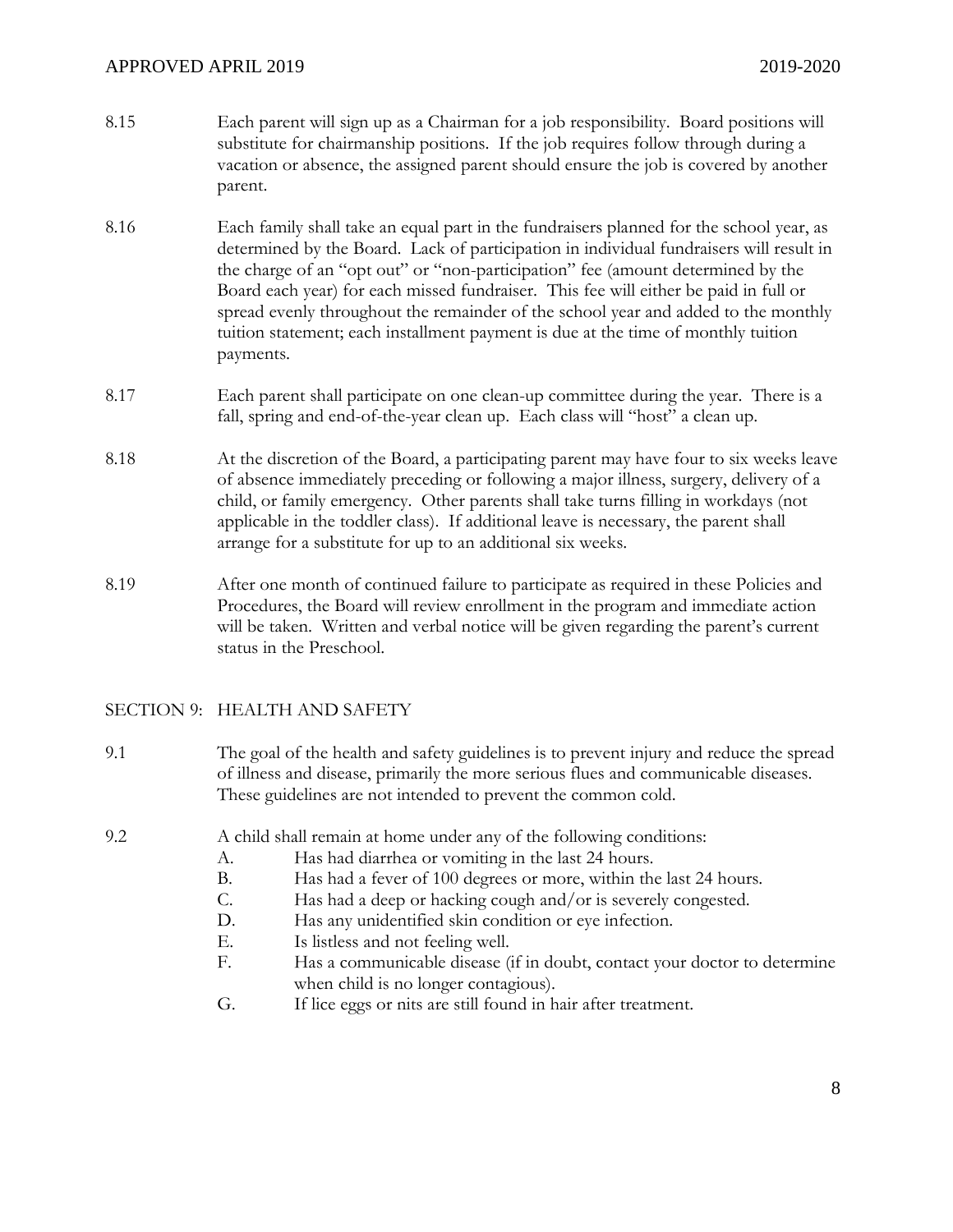# APPROVED APRIL 2019 2019-2020

| 9.3            | If conditions arise during class, the teacher will determine health of child and notify                                                                                          |                                                                                                                                                                                                                                                                                                                                                                                                                                                                                                                                                                                                                                                                                                                                                                |  |
|----------------|----------------------------------------------------------------------------------------------------------------------------------------------------------------------------------|----------------------------------------------------------------------------------------------------------------------------------------------------------------------------------------------------------------------------------------------------------------------------------------------------------------------------------------------------------------------------------------------------------------------------------------------------------------------------------------------------------------------------------------------------------------------------------------------------------------------------------------------------------------------------------------------------------------------------------------------------------------|--|
| parent         | if child is ill.                                                                                                                                                                 |                                                                                                                                                                                                                                                                                                                                                                                                                                                                                                                                                                                                                                                                                                                                                                |  |
| 9.4<br>child's |                                                                                                                                                                                  | If there is a communicable disease in the home, the parent is to consult with the                                                                                                                                                                                                                                                                                                                                                                                                                                                                                                                                                                                                                                                                              |  |
|                |                                                                                                                                                                                  | teacher before sending the child to Preschool.                                                                                                                                                                                                                                                                                                                                                                                                                                                                                                                                                                                                                                                                                                                 |  |
| 9.5            | If a child cannot participate in outdoor play due to illness, the child should be kept<br>home.                                                                                  |                                                                                                                                                                                                                                                                                                                                                                                                                                                                                                                                                                                                                                                                                                                                                                |  |
| 9.6            | Each child must have an up-to-date immunization record, medical waiver or<br>immunization exemption and emergency information card on file at the Preschool.                     |                                                                                                                                                                                                                                                                                                                                                                                                                                                                                                                                                                                                                                                                                                                                                                |  |
| 9.7            | A.<br><b>B.</b><br>C.                                                                                                                                                            | No prescription or non-prescription medication may be given to a child except under<br>the following conditions:<br>Prescribed medications ordered by a healthcare provider for a specific child<br>with written permission of the parent(s) or legal guardian(s) for life-<br>threatening conditions.<br>Non-prescription (over the counter) medications recommended by a<br>healthcare provider for a specific child with written permission of the<br>parent(s) or legal guardian(s) for life-threatening conditions.<br>Only a child's parent(s), legal guardian(s), or the teacher(s) may administer<br>medication. It is the responsibility of the parent(s) or legal guardian(s) to<br>train the teacher(s) in proper administration of the medication. |  |
| 9.8            | In the event of an emergency impacting children at the Preschool, procedures<br>outlined in the Risk Management Handbook will be followed.                                       |                                                                                                                                                                                                                                                                                                                                                                                                                                                                                                                                                                                                                                                                                                                                                                |  |
| 9.9            | All teachers and substitute teachers must have a current First Aid Certification.                                                                                                |                                                                                                                                                                                                                                                                                                                                                                                                                                                                                                                                                                                                                                                                                                                                                                |  |
| 9.10           | Biting is a health hazard and poses a physical threat. The Health Department supports<br>a decision by this Board to limit biting. Tolerance policy procedures will be followed. |                                                                                                                                                                                                                                                                                                                                                                                                                                                                                                                                                                                                                                                                                                                                                                |  |
| 9.11           | We adhere to the following policy concerning Hepatitis and HIV:                                                                                                                  |                                                                                                                                                                                                                                                                                                                                                                                                                                                                                                                                                                                                                                                                                                                                                                |  |
|                | А.                                                                                                                                                                               | <b>HIV</b><br>Confidential<br>1.<br>2.<br>Treat all injuries (blood, body fluids) as if they are infected; use gloves<br>that are provided in first aid kits.                                                                                                                                                                                                                                                                                                                                                                                                                                                                                                                                                                                                  |  |
|                | <b>B.</b>                                                                                                                                                                        | Hepatitis<br>Confidential<br>1.<br>2.<br>Wash hands after using the restroom, blowing nose.                                                                                                                                                                                                                                                                                                                                                                                                                                                                                                                                                                                                                                                                    |  |

3. Hepatitis shots are required.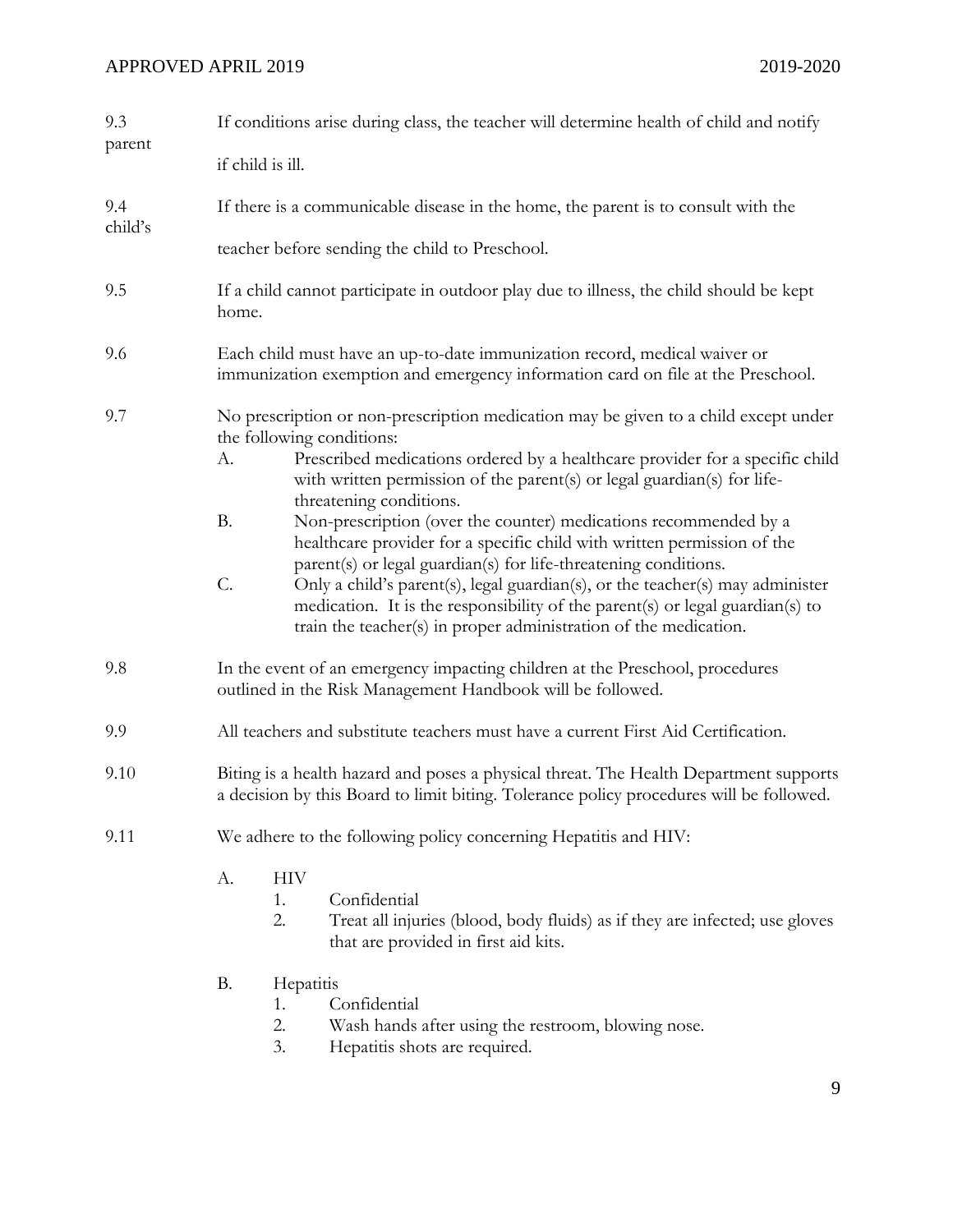- 4. Wash hands upon arriving at Preschool.
- 9.12 To prevent the spread of disease, parents and children shall wash their hands thoroughly with soap and water upon entering the Preschool classroom.
- 9.13 For health and safety reasons, children shall wear suitable play clothes and shoes. Parents and children shall wear shoes at all times. Shoes will be enclosed over the toes, be well secured on the feet and have gripping soles. In winter, parents and children shall wear suitable gear (coat, hat, gloves, boots, etc.), children will play outside unless the weather is too cold or too wet. Children who wear boots to school shall bring other shoes to wear inside or wear their boots during class time. It is suggested that children not wear clothes that could be ruined by paint, snack, spills, etc.
- 9.14 Food for Snack Center and special occasions (birthdays, holidays, etc.) is to be nutritious, healthy, natural, low- (or no) sugar foods. Water is the best option for drinking. If bringing treats for special occasions, please include non-candy items such as crayons, stickers, band aids, temporary tattoos, etc.
- 9.15 During preschool, there shall be no drinking of hot liquids and no smoking or use of smokeless tobacco products in the Preschool building or playground area.
- 9.16 Health and safety guidelines are outlined in the Parent Handbook and Risk Management Manual and are strictly followed, including: cleanliness, fire/earthquake drills, equipment, etc.

# SECTION 10: CLASSROOM PROCEDURES

10.1 Class shall be held at a time decided by the teacher(s) and the Board and is as follows:

#### 2018-2019 Schedule

| ■ Toddler         | Monday & Wednesday            | $9:15-11:15$ AM         |
|-------------------|-------------------------------|-------------------------|
| • 2-Day Preschool | Tuesday & Thursday            | $9:15-11:45 \text{ AM}$ |
| • 3-Day Preschool | Monday, Wednesday, & Thursday | $12:30-3:00$ PM         |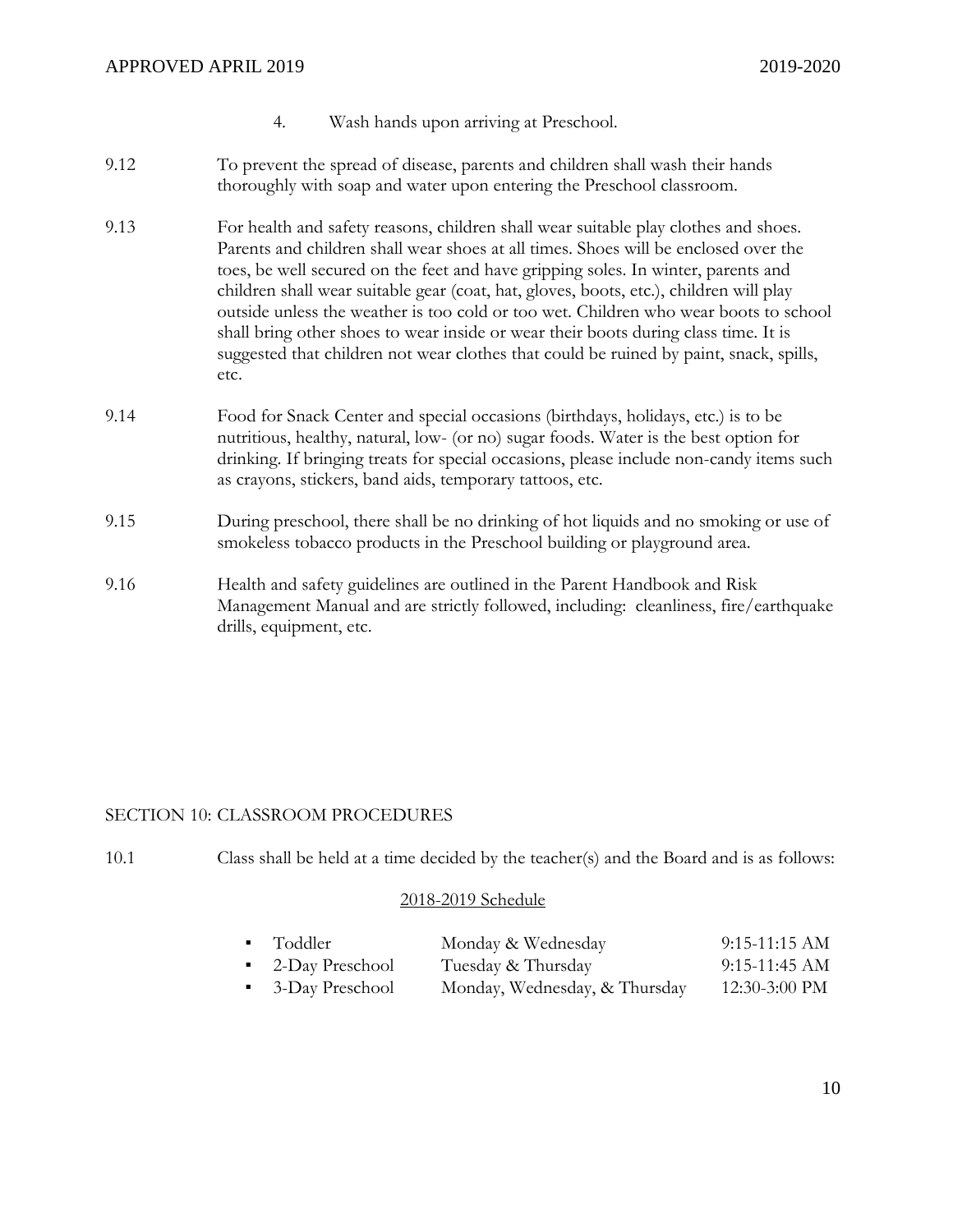| 10.2 | Parents shall bring their children into school and sign them in on the attendance sheet<br>provided on the bulletin board. Parents and children shall wash their hands<br>thoroughly with soap and water after signing in on the attendance sheet.                        |
|------|---------------------------------------------------------------------------------------------------------------------------------------------------------------------------------------------------------------------------------------------------------------------------|
| 10.3 | All parents are to park in the west parking lot to drop off and pick up children. This is<br>for the safety of the children walking to the building and to keep the fire lane open at<br>all times. Children may not be left in parked cars in the preschool parking lot. |

- 10.4 No candy or gum will be sent to school with any child. Only toys to be shared at circle time are to be sent to school.
- 10.5 When a parent observes a child putting a toy in his/her mouth, that parent will place the toy in a designated basket so the toy can be washed with the next load of dishes.

# 10.6 Weather.

- A. CLOSURES. During inclement weather, the preschool shall follow the Moses Lake School District's determination of weather safety. If the Moses Lake School District is closed for weather conditions the Preschool will also be closed. If the Moses Lake School District is on a two hour delayed start for weather conditions, Preschool morning classes are cancelled. Be sure to listen to the television or radio for school closures, or check the Moses Lake School District Transportation website or Facebook page.
- B. MAKEUPS. If more than 50% of a classes total number of scheduled classes are cancelled in a month, one makeup day per 50% of classes cancelled shall be offered the following month. No refund or discount of tuition shall be given for classes cancelled due to weather.
- 10.7 Parents in the toddler classes who have newborn babies may bring them to class under the following circumstances:
	- A. Baby is less than 12 weeks old.
	- B. Keep baby in a front/back pack or a safety carrier seat.
	- C. Toddler must be attended to during class and not left on own.
	- D. Every individual case will be reviewed and determined by the Board.

10.8 Confidential information learned at preschool about a child, parent or teacher is not for public discussion.

10.9 A suggestion box is in the classroom for any written suggestions.

10.11 Any parent having problems in the classroom should try to resolve the issues directly with the person involved. If this not possible, the teacher or any Board member may be contacted to facilitate a dialogue between the parties involved. Refer to the Discipline and Tolerance Policy for more information.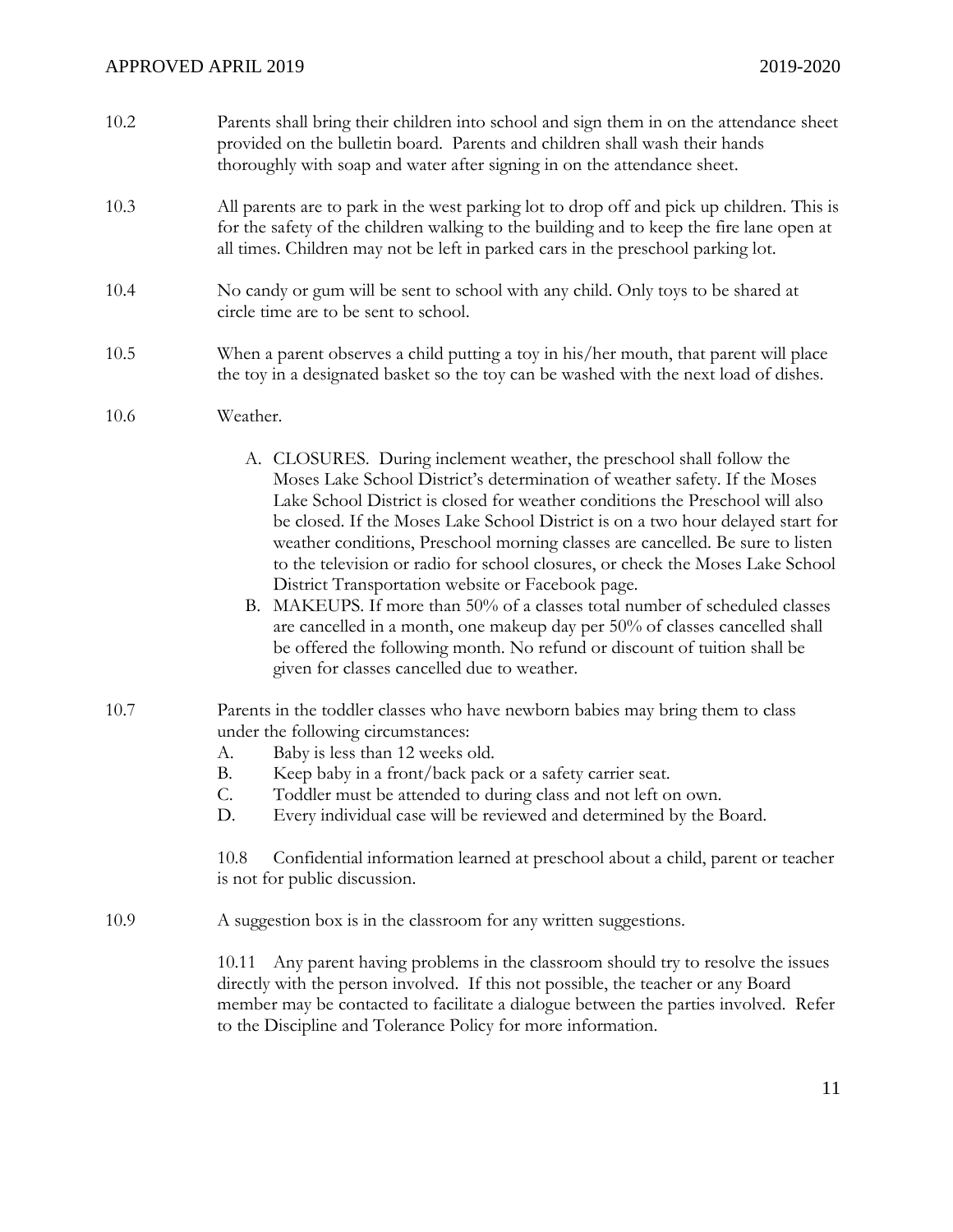10.12 An orientation of the Preschool group and a conference with Parent Coordinator is required. The By-Laws will be explained and the first month's tuition will be collected. Anyone starting in the middle of the year must also follow the above protocol.

# SECTION 11: ORGANIZATION

#### Section 1. Board of Directors (hereinafter, Board)

- A. The Board shall be composed of the President, Vice President, Secretary, Treasurer, Parent Coordinator, Publicist, Fundraiser, and Teachers as voting members.
- B. Duties of the Board are:
	- 1. To provide a well managed, safe, and cooperative program for parents and children.
	- 2. To be responsible for the hiring or dismissal of Preschool employees.
	- 3. To secure chairmanships as outlined by Board and ensure all committees understand and carry out their duties.
	- 4. To set policy and report on Board meetings.
	- 5. To announce date and time of Board meetings and invite parents to attend.
	- 6. To maintain files of his or her offices and pass on to new Board members.
	- 7. Determine actions needed for parents not participating as outlined in the Parent Agreement, By-laws, and Policies and Procedures.
	- 8. Plan and schedule parent education topics.
- C. Duties of the Board members are as follows:
	- 1. President shall:
		- a. Conduct Board meetings and business portion of parent meeting.
		- b. Be responsible for general organization of parent group.
		- c. Contact withdrawing families to learn why they are leaving and collect suggestions for improving the program.
		- d. Serve on the Background Check Committee as described in Article III Section 4 of these by-laws.
		- e. Serve on a committee to review account books at the end of the year.
		- f. Assure communication between Board members.
		- g. Assure Board members are performing their duties in accordance with the By-laws.
	- 2. Vice President shall:
		- a. Organize work groups and fill Chairmanships.
		- b. Serve on the Background Check Committee as described in Article III Section 4 of these by-laws.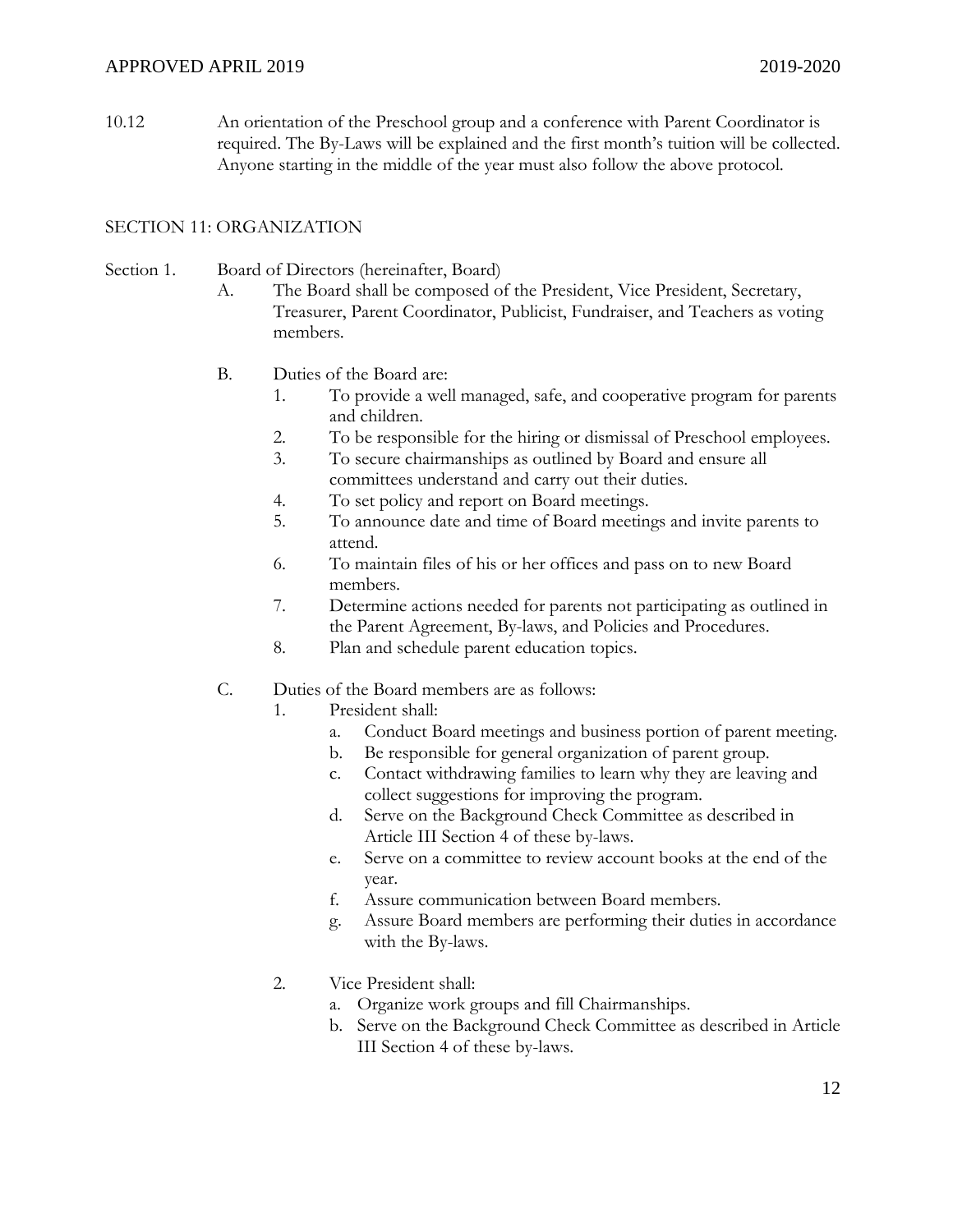- c. Provide Chairman of each committee with job description and necessary documents and forms.
- d. Preside in the absence of the President.
- e. Assist and serve as back up for Parent Coordinator.
- f. Supply Treasurer with any changes to Vice President's documents and forms such as Chairmanship Master List.
- g. Be in charge of purchasing equipment and supplies as specified by the Board, maintain first aid boxes.
- h. Be responsible for maintaining Preschool equipment and arranging for all needed repairs.
- i. Be responsible for conducting and documenting quarterly safety checks and reporting to the Board.
- j. Oversee make-up work for missed parent meetings.

#### 3. Secretary shall:

- Keep an accurate record of attendance at Board meetings and the business portion of parent meetings and read minutes from the previous meeting at each Board and parent meeting.
- b. Attend to necessary correspondence, e.g., thank you notes.
- c. Post minutes of parent meeting in the classroom within one week of meeting date.
- d. Email or make copies of minutes from Board and parent meetings available to Board and absentee parents within one week of meeting date.
- e. Keep records of input for possible By-laws and Policies and Procedures changes.
- f. Create the school calendar to be handed out at the first parent meeting (typically September).
- g. Email and post parent meeting agendas one week prior to meetings.

#### 4. Treasurer shall:

- Submit a proposed budget at the beginning of the year and assist in its being followed.
- b. Provide a complete financial statement at each Board and parent meeting.
- c. Collect tuition and any additional fees (e.g. opt out fee, late fee, etc.) at each parent meeting.
- d. Pay teachers' salaries and prepare yearly teacher Employee Agreements.
- e. Pay all bills promptly.
- f. Pay taxes, insurance and annual corporation fee.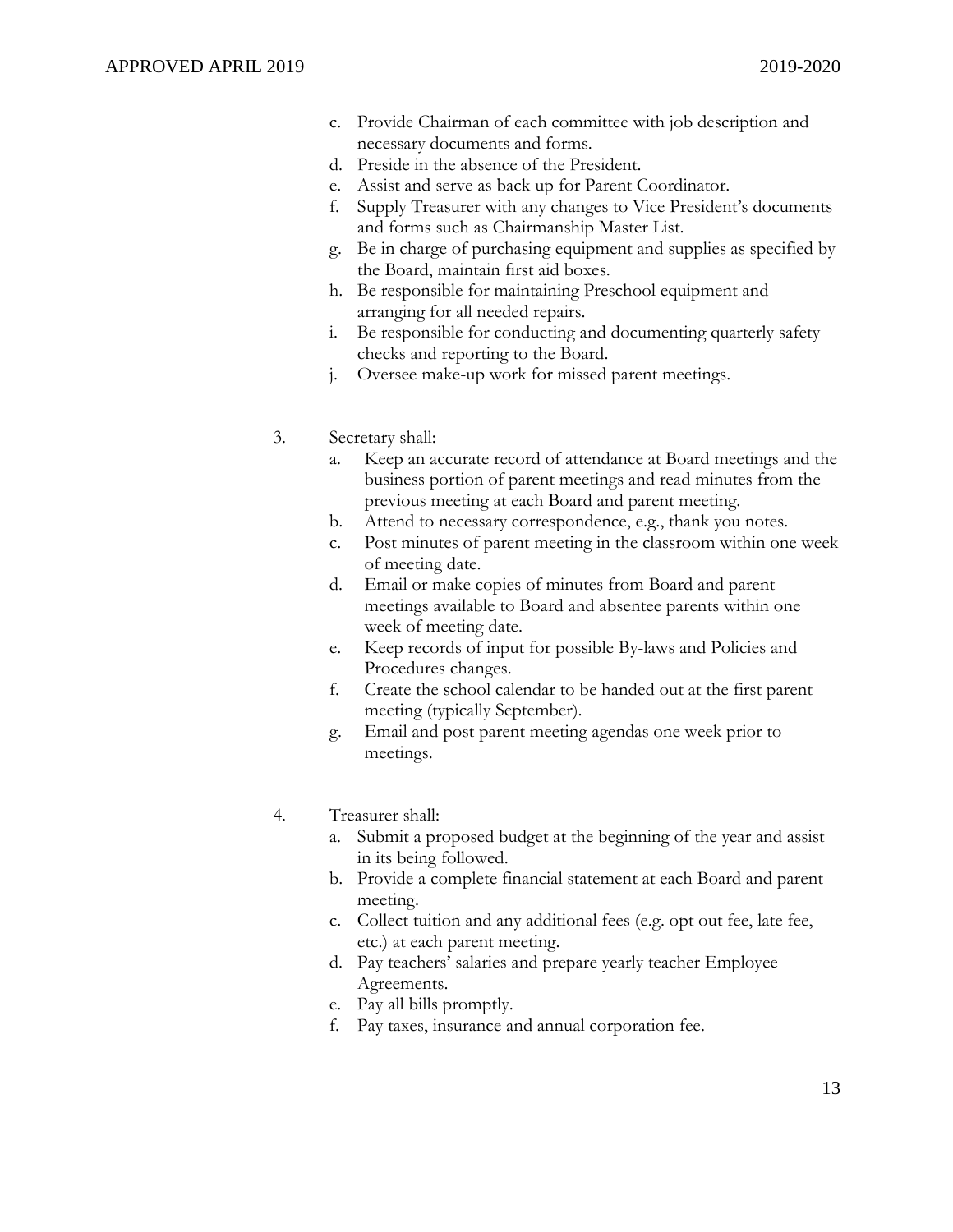- g. Be a part of the annual books review committee. At the end of the year the President, Treasurer and a third Board member will review the books before turning them over to the new Treasurer. New and old President and Treasurer shall be at the end of the year review.
- h. Maintain a complete set of books.
- Ensure that all checks are either approved via email by the President or co-signed by Treasurer and one other authorized Board member (typically President).
- j. Distribute receipts for tuition payments.
- k. Pick up mail at the post office.
- l. Maintain Preschool's laptop computer and printer, including software. This computer shall serve as primary repository for all Preschool documents and forms including but not limited to all Parent Coordinator documents and forms, By-laws, Committee Chairmanship Master List and Policies and Procedures. The Treasurer is responsible to ensure that the most current documents and forms are stored electronically and are available as needed.

#### 5. Parent Coordinator shall:

- a. Explain the program and philosophy of the Preschool to prospective members.
- b. Register new parents. Supply necessary forms and materials. Collect registration forms and/or tuition fees and distribute or file.
- c. Serve on the Background Check Committee as described in Section III of these by-laws, including running all background checks described therein.
- d. Organize and maintain registration paperwork in Risk Management Manual.
- e. Work with President to plan open house and fall orientation.
- f. Work with the Board to provide orientation to parents joining during the school year.
- g. Schedule an observation time for prospective members, if desired.
- h. Keep up to date files of parents, children and a waiting list.
- i. Provide an updated class list at Parent Meetings monthly if changes in class have occurred.
- j. Notify the Board and teacher(s) of any child and parent enrolling or dropping from the program.
- k. Supply Treasurer with any changes to Parent Coordinator documents and forms.

# 6. Fundraiser shall:

- a. Supervise all fundraisers.
	- 1. Work with the Board to plan and schedule all fundraisers.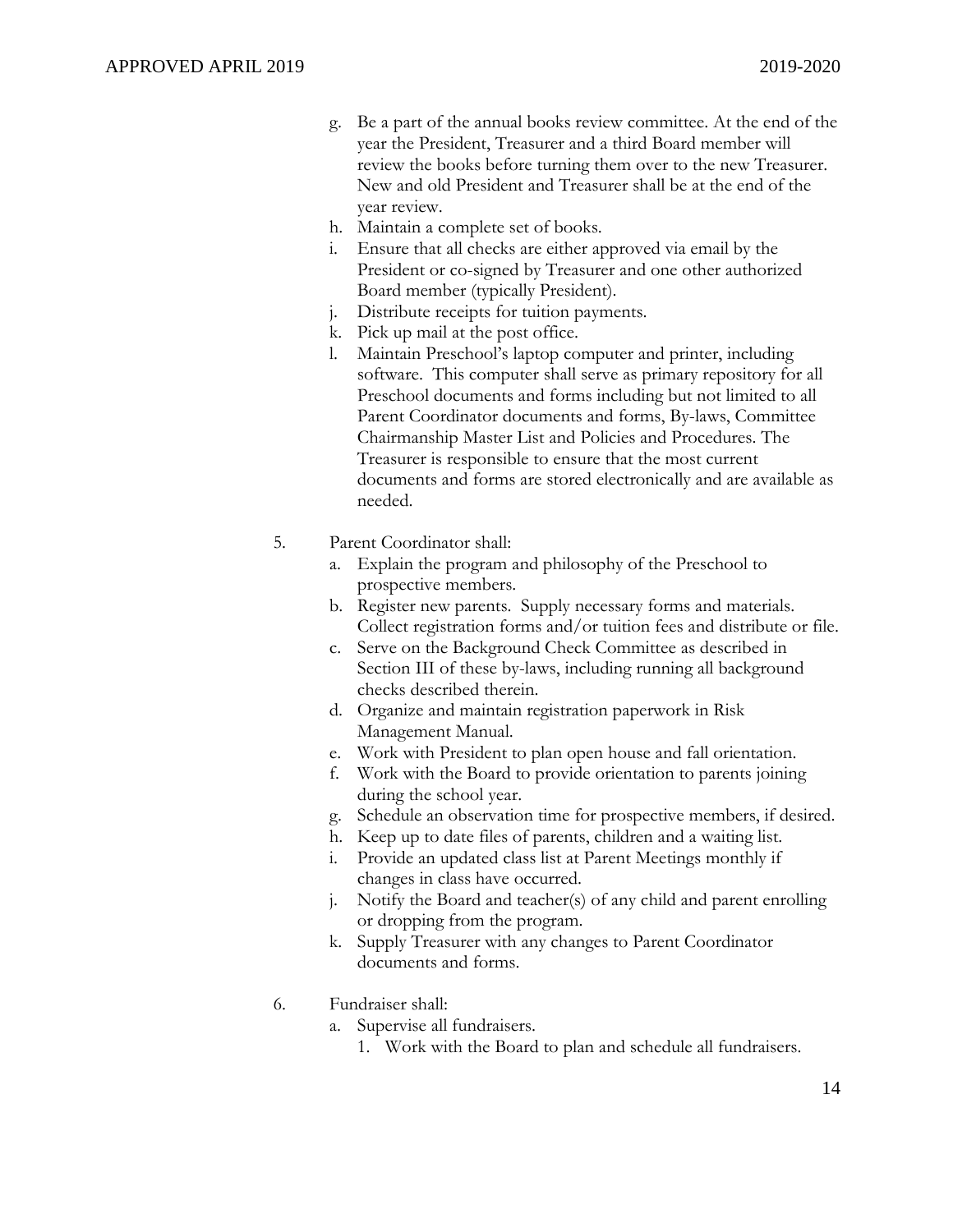- 2. Coordinate committees and any work groups needed for each fundraiser and recruit a suitable parent to serve as Chairman of each committee.
	- a. Each Chairman is responsible for coordinating meetings and tasks needed to successfully complete the fundraiser.
	- b. Each Chairman will work with the Fundraiser to communicate concerns to the Board and ensure tasks are completed on time.
- 3. Ensure that all parents participate in fundraising and work with the Board to follow-up with parents not participating in fundraisers.
- b. Provide income and expense reports for each fundraiser to Board and Treasurer.
- 7. Publicist shall:
	- a. Oversee and update Preschool's website and Facebook page.
	- b. Coordinate and distribute all advertising, including year-end and summer advertising for recruiting new families for the following school year.
	- c. Coordinate and manage all media communications.
- 8. Teachers shall:
	- a. Supervise and plan the children's play and curriculum with input from the Board and parents.
	- b. Be in attendance with the children at all times during preschool group hours.
	- c. Be responsible for making the decision whether a child is well enough to remain at preschool or be sent home.
	- d. Be familiar with emergency medical cards and pick-up authorization forms for children (post list of children with food allergies as needed).
	- e. Be responsible for conducting monthly fire drills, quarterly earthquake drills and file the record of dates at the end of the school year to the Board.
	- f. Conference with parents as needed.
	- g. Turn over attendance records of children to the Board.
	- h. Be subject to the following conditions.
		- 1. May not serve on the Executive Board of Directors.
		- 2. Newly hired teachers are subject to a 60-day probation period at which time a formal review will be performed by the Board to determine if permanent employment will be offered.
		- 3. If teaching the class their child is enrolled in, a teaching parent must have an alternative supervising adult attend with their child.